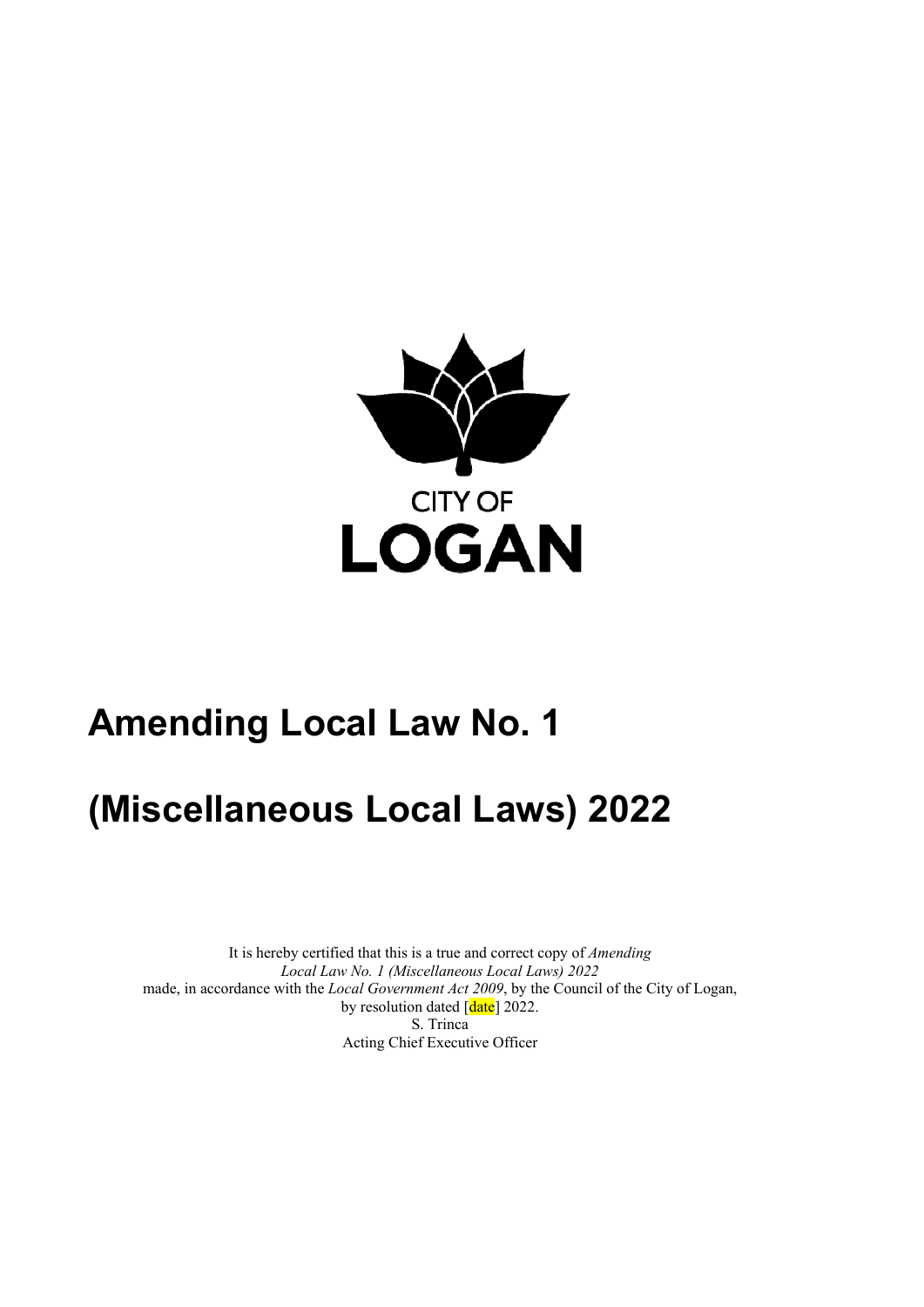

# **Logan City Council Amending Local Law No. 1 (Miscellaneous Local Laws) 2022**

## **Contents**

| Part 1 |                                                                      |                                                                |  |
|--------|----------------------------------------------------------------------|----------------------------------------------------------------|--|
|        |                                                                      |                                                                |  |
|        | $\mathbf{2}$                                                         |                                                                |  |
|        | 3                                                                    |                                                                |  |
| Part 2 | Amendment of Local Law No. 5 (Parks, Jetties and Boat Ramps)<br>2011 |                                                                |  |
|        | 4                                                                    |                                                                |  |
|        | 5                                                                    | Amendment of s 11 (Regulated conduct in a park)2               |  |
|        | 6                                                                    |                                                                |  |
| Part 3 |                                                                      |                                                                |  |
|        | $\overline{7}$                                                       |                                                                |  |
|        | 8                                                                    |                                                                |  |
| Part 4 | Amendment of Local Law No. 12 (Council Property and Other            |                                                                |  |
|        | 9                                                                    |                                                                |  |
|        | 10                                                                   | Insertion of s 9A (Regulation of camping on council property)4 |  |
|        | 11                                                                   |                                                                |  |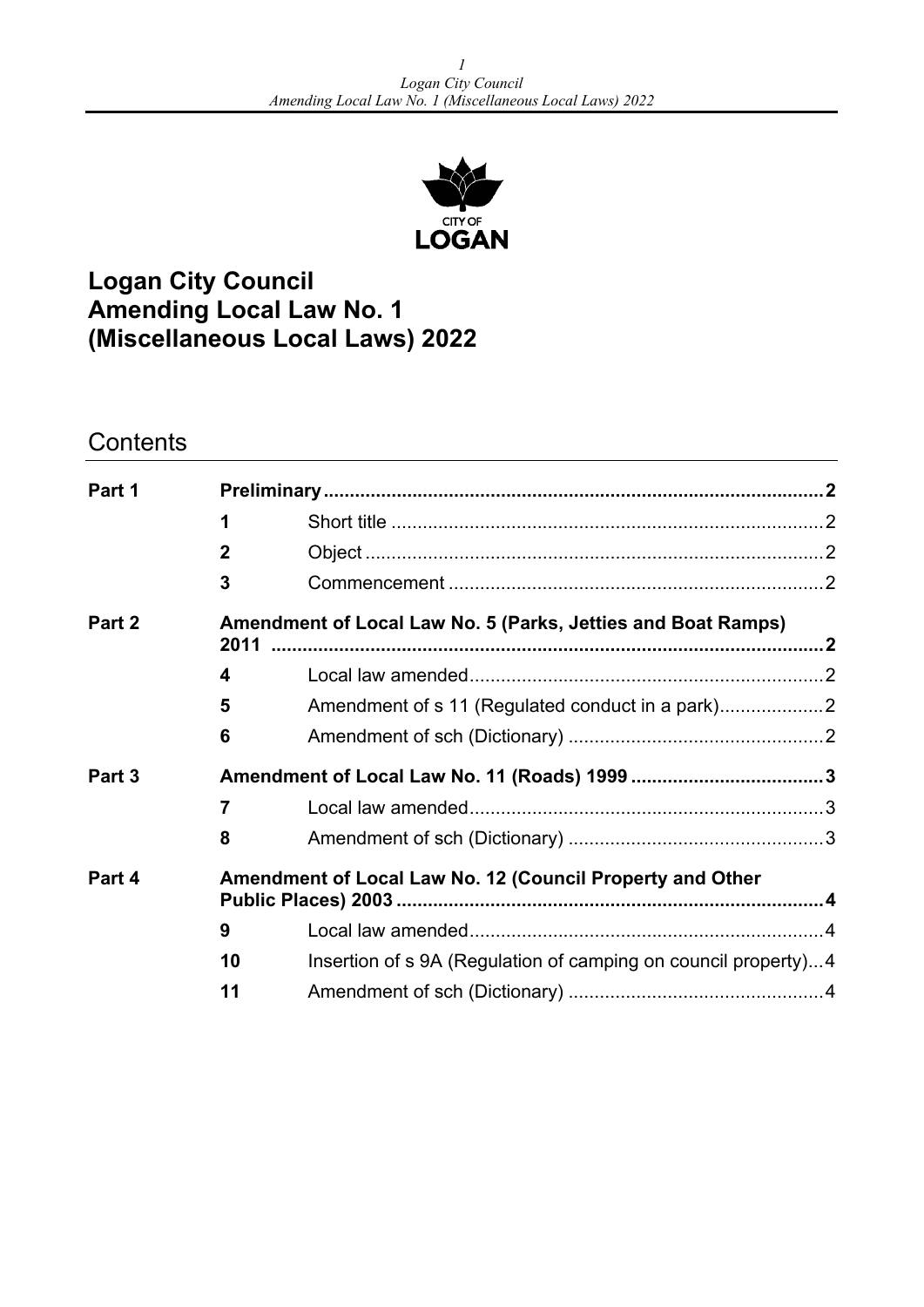# <span id="page-2-0"></span>**Logan City Council Amending Local Law No. 1 (Miscellaneous Local Laws) 2022**

# **Part 1** Preliminary

### **1 Short title**

This amending local law may be cited as *Amending Local Law No. 1 (Miscellaneous Local Laws) 2022*.

### **2 Object**

The object of this amending local law is to—

- (a) amend local laws to prohibit camping on Council owned or controlled land, except where specifically permitted; and
- (b) define 'camping'.

## **3 Commencement**

This local law commences on the date of publication of the notice of the making of *Amending Local Law No. 1 (Miscellaneous Local Laws) 2022* in the gazette.

## **Part 2 Amendment of Local Law No. 5 (Parks, Jetties and Boat Ramps) 2011**

### **4 Local law amended**

This part amends *Local Law No. 5 (Parks, Jetties and Boat Ramps) 2011*.

## **5 Amendment of s 11 (Regulated conduct in a park)**

- $(1)$  Section 11(b) *omit.*
- (2) Section  $11(c)$  to  $11(h)$  *renumber* as section  $11(b)$  to  $11(g)$ .

## **6 Amendment of sch (Dictionary)**

(1) Schedule, in alphabetical order *insert camping*—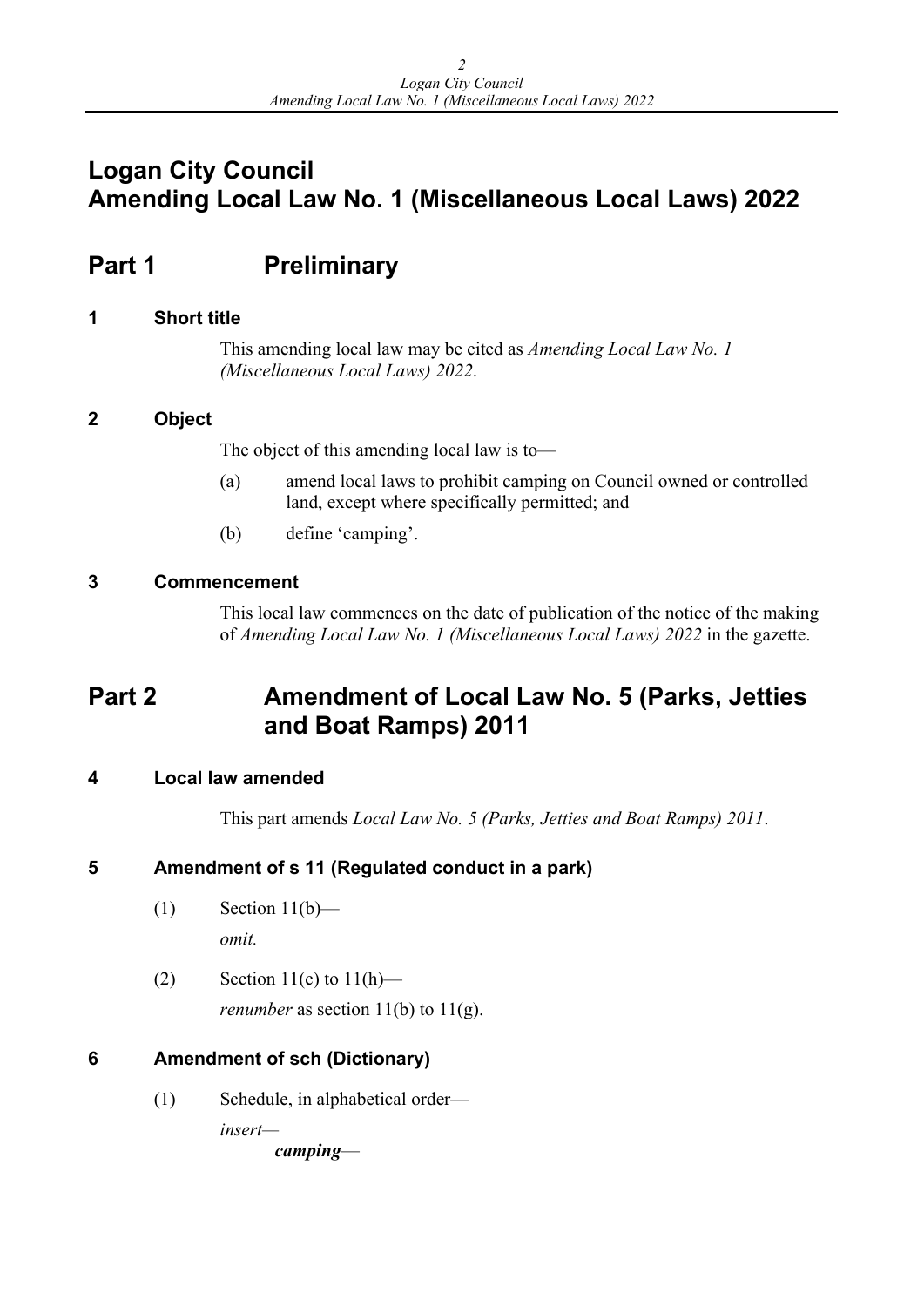- <span id="page-3-0"></span>(a) includes sleeping, cooking or performing ablutions, or attempting to do any of those things, in, under, on or next to a stationary vehicle, tent, temporary structure, hut, swag, sleeping bag, lean to or other thing capable of being used for sleeping;
- (b) includes doing, or attempting to do, any of the following—
	- (i) pitching, erecting or setting up a caravan, trailer, motorhome, campervan or similar;
	- (ii) pitching, erecting, setting up or placing a tent, temporary structure, hut, swag, sleeping bag, lean to or other thing capable of being used for sleeping;
	- (iii) erecting, setting up, placing or using camping equipment;

**Examples for subsection (iii)-**

*Examples for subsection (iii)— gas stove, portable barbeque, temporary shade structure* 

- (c) includes occupying overnight or remaining overnight;
- (d) includes occupying or remaining in circumstances where, in the opinion of an authorised person, to occupy or to remain is causing or likely to cause—
	- (i) harm to human health or safety or personal injury;
	- (ii) property damage or a loss of amenity;
	- (iii) environmental harm or environmental nuisance;
- (e) does not include circumstances where a person is complying with the Heavy Vehicle National Law (Queensland), chapter 6 (Vehicle operations—driver fatigue) or the Heavy Vehicle National Law Act 2012 (Qld), chapter 6 (Vehicle operations—driver fatigue).

## **Part 3 Amendment of Local Law No. 11 (Roads) 1999**

#### **7 Local law amended**

This part amends *Local Law No. 11 (Roads) 1999*.

### **8 Amendment of sch (Dictionary)**

(1) Schedule, in alphabetical order—

*insert—*